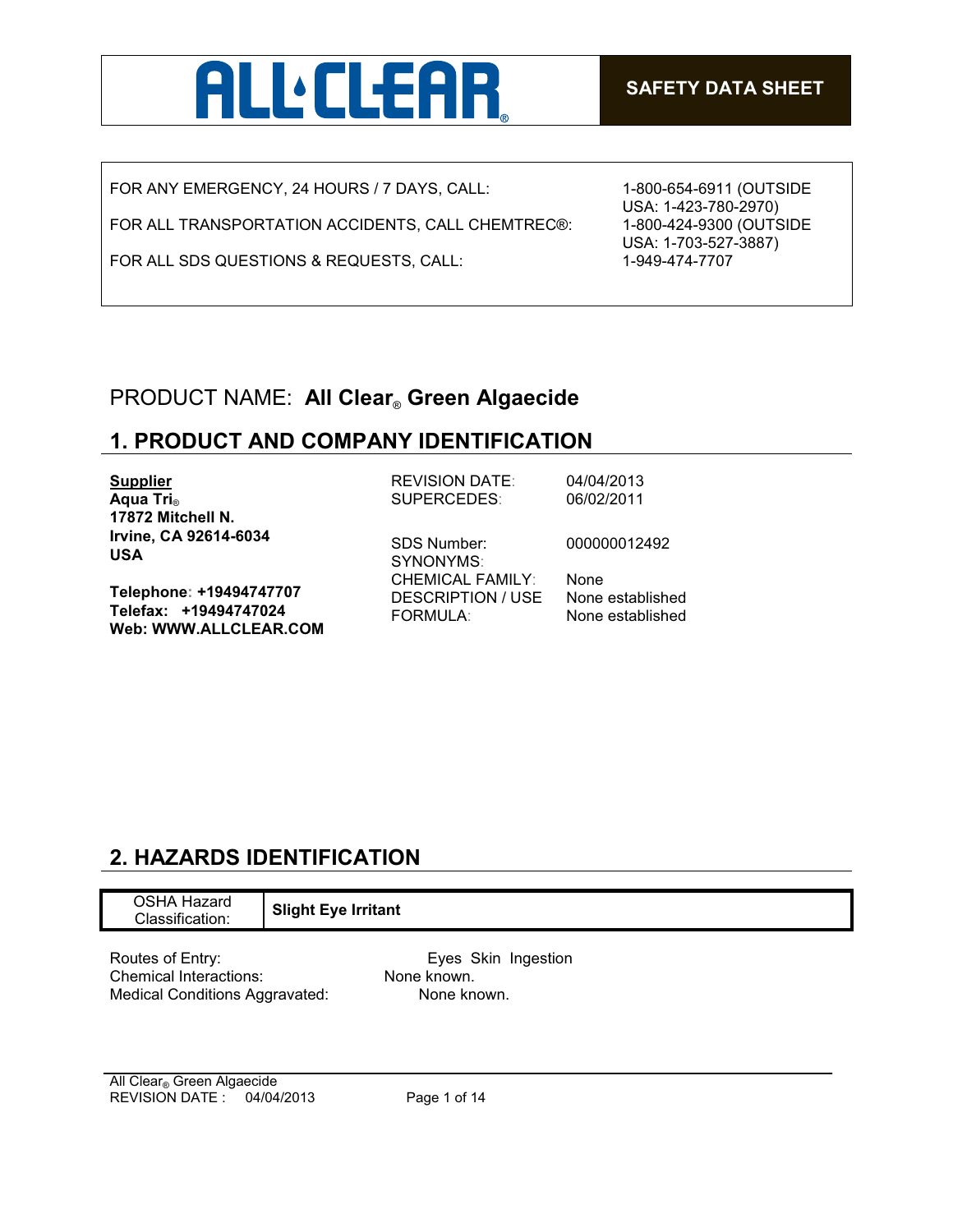

#### Human Threshold Response Data

Odor Threshold Not established for product.

Irritation Threshold Not established for product.

#### **Hazardous Materials Identification System / National Fire Protection Association Classifications**

| Hazard Ratings : | Health | Flammability | Physical / Instability | PPI / Special<br>hazard. |
|------------------|--------|--------------|------------------------|--------------------------|
| <b>HMIS</b>      |        |              |                        |                          |
| <b>NFPA</b>      |        |              |                        |                          |

#### Immediate (Acute) Health Effects

| Inhalation Toxicity:         | Not expected to be an inhalation hazard at ambient conditions.                                                                                                                                 |
|------------------------------|------------------------------------------------------------------------------------------------------------------------------------------------------------------------------------------------|
|                              | Inhalation of mist or vapor may cause irritation to the mucous                                                                                                                                 |
|                              | membranes of the respiratory tract.                                                                                                                                                            |
| Skin Toxicity:               | Not expected to be irritating to the skin. Not expected to be toxic from<br>dermal contact.                                                                                                    |
| Eye Toxicity:                | Contact would be expected to cause minor irritation, consisting of<br>transient redness and swelling. No corneal involvement or visual<br>impairment is expected.                              |
| Ingestion Toxicity:          | Slightly toxic if swallowed. Ingestion may cause gastrointestinal<br>irritation, nausea, vomiting and diarrhoea.                                                                               |
| Acute Target Organ Toxicity: | May cause mild eye irritation. Ingestion may cause mild<br>gastrointestinal discomfort., Inhalation of mist or vapor may cause<br>irritation to the mucous membranes of the respiratory tract. |

#### Prolonged (Chronic) Health Effects

| Carcinogenicity:                           | This product is not known or reported to be carcinogenic by any<br>reference source including IARC, OSHA, NTP or EPA.                  |
|--------------------------------------------|----------------------------------------------------------------------------------------------------------------------------------------|
| Reproductive and                           | Not known or reported to cause reproductive or developmental toxicity.                                                                 |
| Developmental Toxicity:                    |                                                                                                                                        |
| Inhalation:                                | There are no known or reported effects from chronic exposure except for<br>effects similar to those experienced from acute exposure.   |
| <b>Skin Contact:</b>                       | There are no known or reported effects from chronic exposure.                                                                          |
| Skin Absorption:                           | There are no known or reported effects from chronic exposure.                                                                          |
| Ingestion:                                 | There are no known or reported effects from chronic ingestion except for<br>effects similar to those experienced from single exposure. |
| Sensitization:                             | This material is not known or reported to be a skin or respiratory<br>sensitizer.                                                      |
| Chronic Target Organ Toxicity:             | There are no known or reported effects to humans from repeated<br>exposure to this product.                                            |
| Supplemental Health Hazard<br>Information: | No additional health information available.                                                                                            |
| All Clear Green Algaecide                  |                                                                                                                                        |

REVISION DATE : 04/04/2013 Page 2 of 14 All Clear® Green Algaecide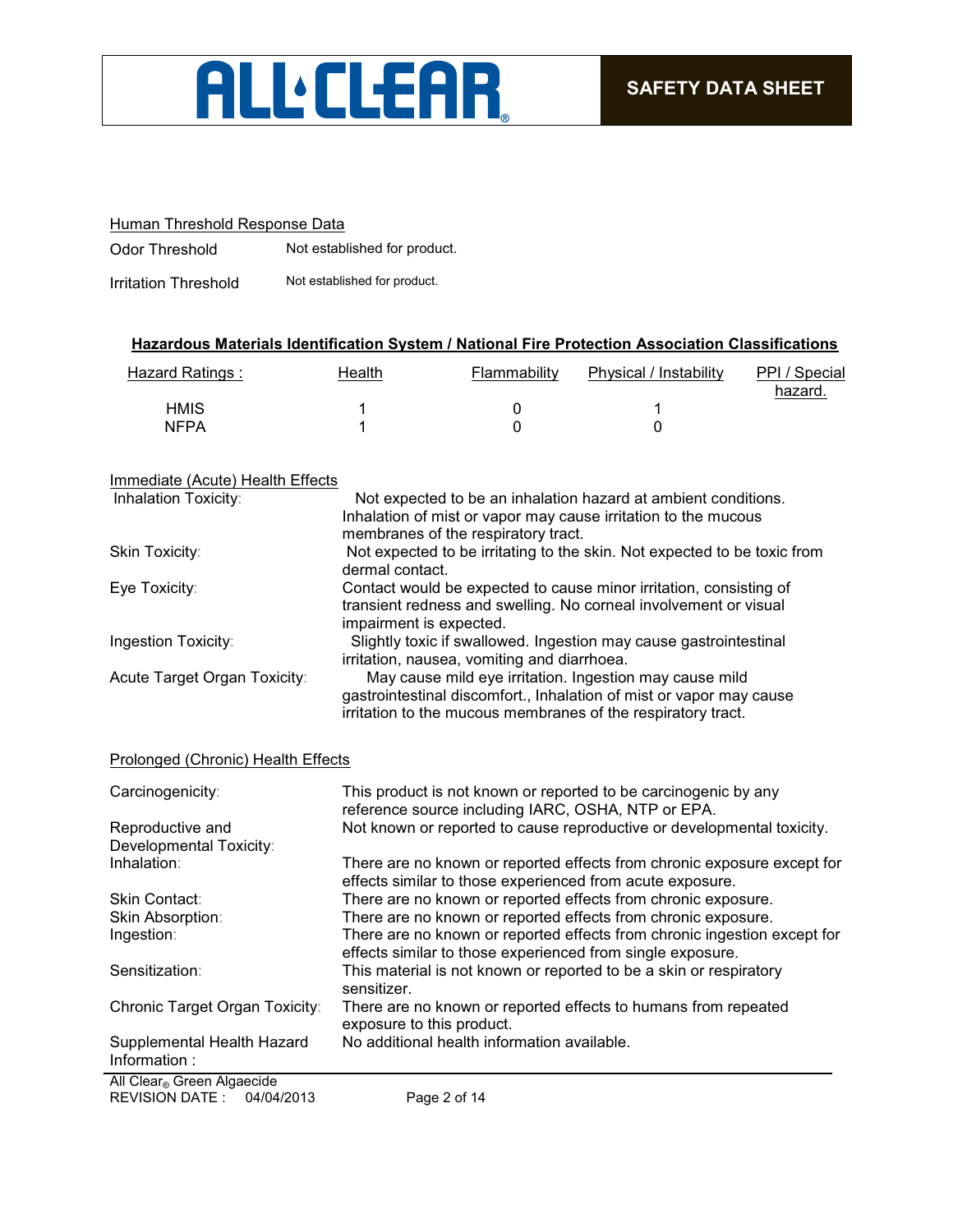

## **3. COMPOSITION / INFORMATION ON INGREDIENTS**

| CAS OR CHEMICAL NAME          | CAS#       | % RANGE |
|-------------------------------|------------|---------|
| Triethanolamine               | 102-71-6   |         |
|                               |            |         |
| Ethanolamine                  | 141-43-5   |         |
|                               |            |         |
| <b>BASIC COPPER CARBONATE</b> | 12069-69-1 |         |
|                               |            |         |
| <b>Citric Acid</b>            | 77-92-9    |         |

## **4. FIRST AID MEASURES**

| General Advice: | Call a poison control center or doctor for treatment advice. For 24-hour<br>emergency medical assistance, call Arch Chemical Emergency Action Network at<br>1-800-654-6911. Have the product container or label with you when calling a<br>poison control center or doctor, or going for treatment. |
|-----------------|-----------------------------------------------------------------------------------------------------------------------------------------------------------------------------------------------------------------------------------------------------------------------------------------------------|
| Inhalation:     | IF INHALED: Move person to fresh air. If person is not breathing, call 911 or an<br>ambulance, then give artificial respiration, preferably mouth-to-mouth if possible.<br>Call a poison control center or doctor for further treatment advice.                                                     |
| Skin Contact:   | IF ON SKIN OR CLOTHING: Take off contaminated clothing. Rinse skin<br>immediately with plenty of water for 15-20 minutes. Call a poison control center or<br>doctor for treatment advice.                                                                                                           |
| Eye Contact:    | IF IN EYES: Hold eye open and rinse slowly and gently with water for 15-20<br>minutes. Remove contact lenses, if present, after the first 5 minutes, then<br>continue rinsing eye. Call a poison control center or doctor for treatment advice.                                                     |
| Ingestion:      | IF SWALLOWED: Call a poison control center or doctor immediately for treatment<br>advice. Have person sip a glass of water if able to swallow. Do not induce<br>vomiting unless told to do so by a poison control center or doctor. Do not give<br>anything by mouth to an unconscious person.      |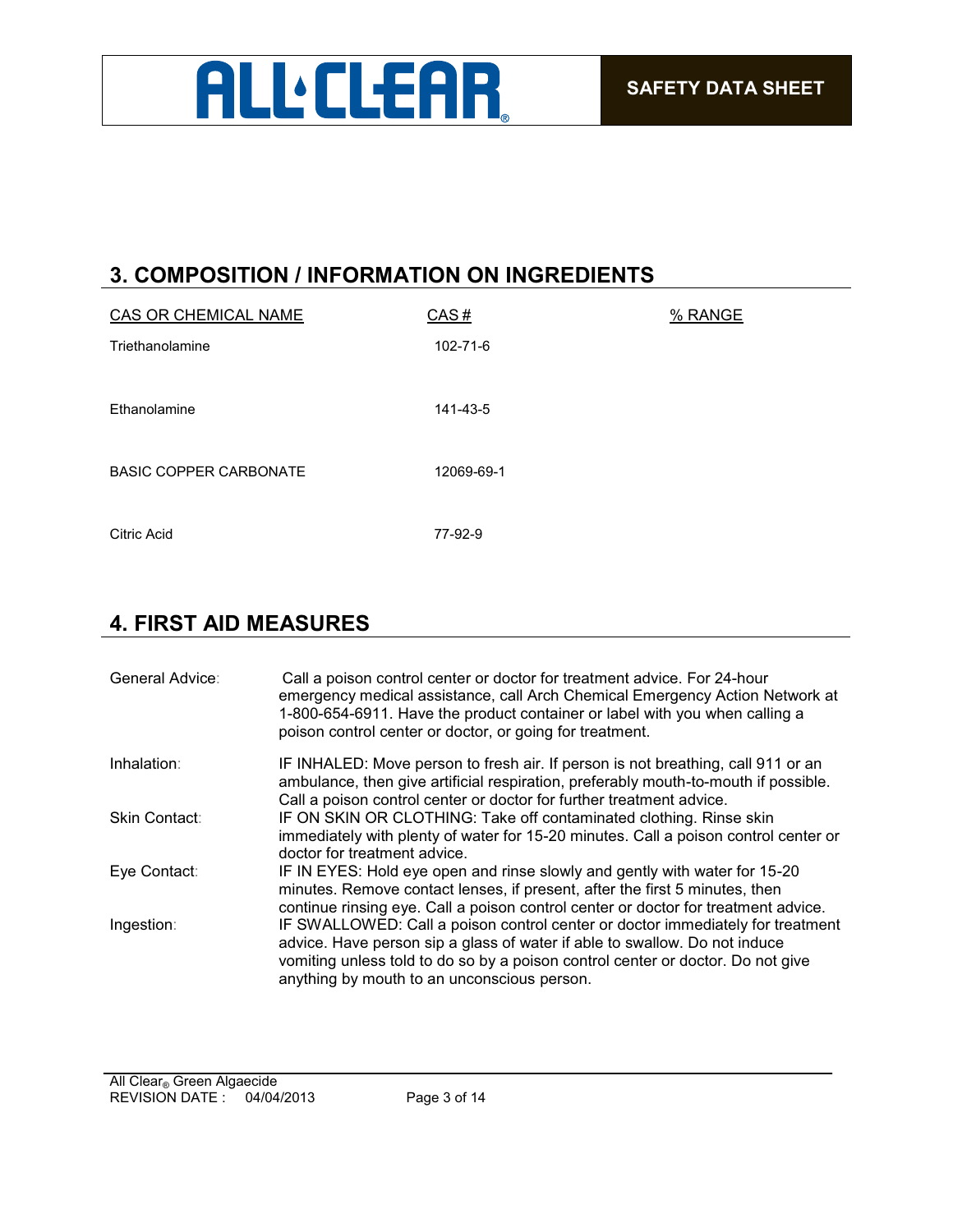

## **5. FIRE FIGHTING MEASURES**

| Flammability Summary (OSHA):                                                            | The product is not flammable., Not combustible., The substance or<br>mixture is not classified as pyrophoric., Not explosive                                                                                                                                                                      |
|-----------------------------------------------------------------------------------------|---------------------------------------------------------------------------------------------------------------------------------------------------------------------------------------------------------------------------------------------------------------------------------------------------|
| <b>Flammable Properties</b>                                                             |                                                                                                                                                                                                                                                                                                   |
| Fire / Explosion Hazards:<br><b>Extinguishing Media:</b><br>Fire Fighting Instructions: | Will not burn<br>Carbon dioxide (CO2) Dry powder Foam<br>Use water spray to cool unopened containers. In case of fire, use<br>normal fire-fighting equipment and the personal protective<br>equipment recommended in Section 8 to include a NIOSH approved<br>self-contained breathing apparatus. |
| Hazardous Combustion Products:                                                          | During a fire, irritating and highly toxic gases may be generated by<br>thermal decomposition or combustion.                                                                                                                                                                                      |

## **6. ACCIDENTAL RELEASE MEASURES**

| Personal Protection for Emergency<br>Situations: | Use the personal protective equipment recommended in Section 8<br>and a NIOSH approved self-contained breathing apparatus.                                                                                                                                                                                                                                                   |
|--------------------------------------------------|------------------------------------------------------------------------------------------------------------------------------------------------------------------------------------------------------------------------------------------------------------------------------------------------------------------------------------------------------------------------------|
| <b>Spill Mitigation Procedures</b>               |                                                                                                                                                                                                                                                                                                                                                                              |
| Air Release:                                     | Vapors may be suppressed by the use of water fog. Keep people<br>away from and upwind of spill/leak.                                                                                                                                                                                                                                                                         |
| Water Release:                                   | This material is soluble in water. If the product contaminates rivers<br>and lakes or drains inform respective authorities.                                                                                                                                                                                                                                                  |
| Land Release:                                    | Contain spillage, soak up with non-combustible absorbent material,<br>(e.g. sand, earth, diatomaceous earth, vermiculite) and transfer to a<br>container for disposal according to local / national regulations (see<br>section 13). After removal, flush contaminated area thoroughly with<br>water. Avoid runoff into storm sewers and ditches which lead to<br>waterways. |
| Additional Spill Information :                   | Prevent further leakage or spillage if safe to do so. Use personal<br>protective equipment as required. Evacuate personnel to safe areas.                                                                                                                                                                                                                                    |

## **7. HANDLING AND STORAGE**

| Handling:                  | Do not take internally. Avoid contact with skin, eyes and clothing. If<br>in eyes or on skin, rinse well with water. Avoid breathing vapors,<br>mist or gas. |
|----------------------------|--------------------------------------------------------------------------------------------------------------------------------------------------------------|
| Storage:                   | Store in a cool, dry and well ventilated place. Isolate from<br>incompatible materials. Do not freeze.                                                       |
| All Clear, Croop Algoopide |                                                                                                                                                              |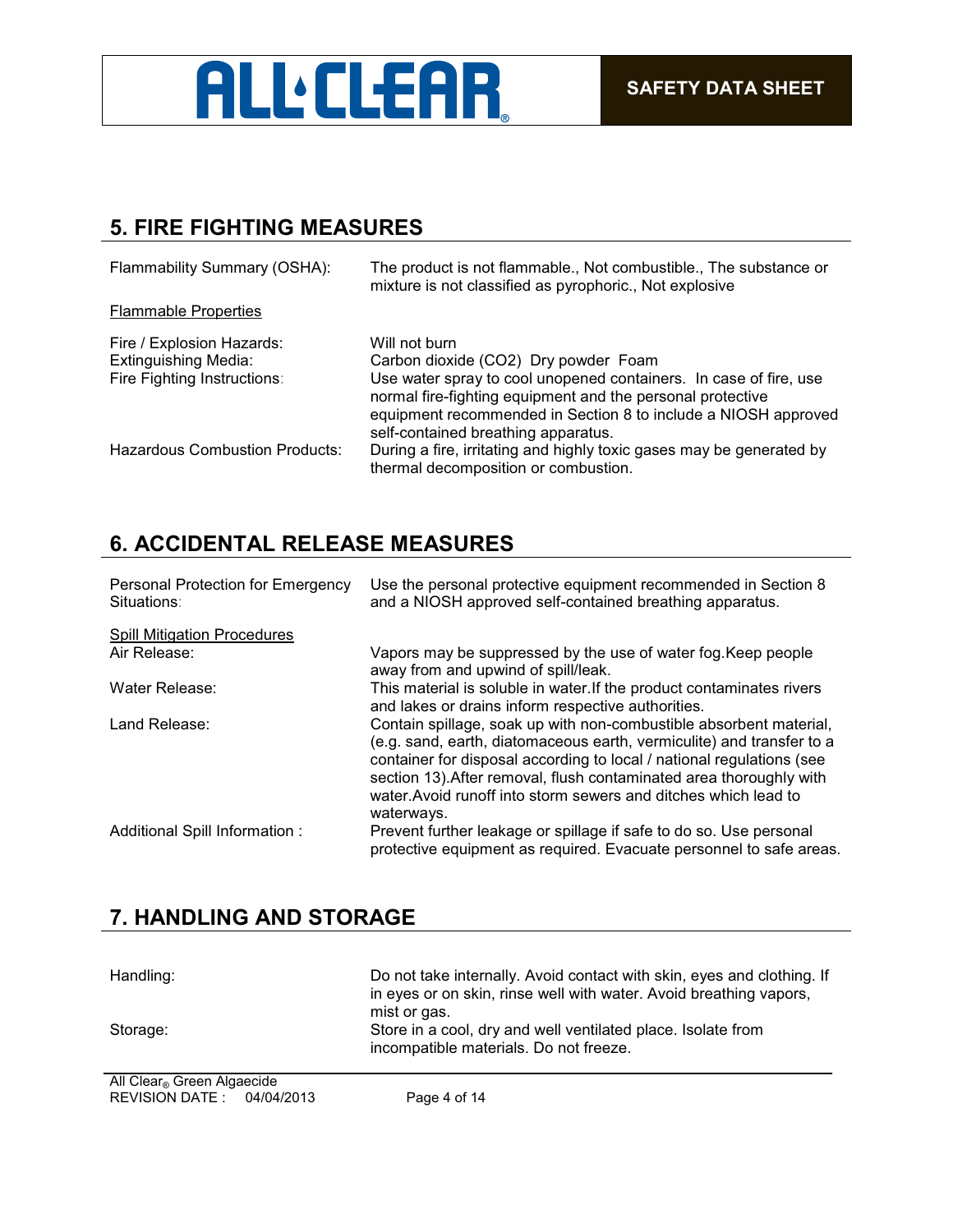

Incompatible Materials for Storage: Refer to Section 10, "Incompatible Materials." Empty Container Warning: Empty containers retain hazardous residue, dispose of accordingly.

## **8. EXPOSURE CONTROLS / PERSONAL PROTECTION**

| Ventilation: |  |
|--------------|--|
|              |  |

Local exhaust ventilation or other engineering controls are normally required when handling or using this product to keep airborne exposures below the TLV, PEL or other recommended exposure limit.

Protective Equipment for Routine Use of Product

| Respiratory Protection:                                                                                    | Wear a NIOSH approved respirator if levels above the exposure limits are<br>possible., A NIOSH approved air purifying respirator with organic vapor<br>cartridge and N95 particulate filter. Air purifying respirators should not be<br>used in oxygen deficient or IDLH atmospheres or if exposure concentrations |                               |                                                   |
|------------------------------------------------------------------------------------------------------------|--------------------------------------------------------------------------------------------------------------------------------------------------------------------------------------------------------------------------------------------------------------------------------------------------------------------|-------------------------------|---------------------------------------------------|
| Skin Protection:<br>Eye Protection:<br>Protective Clothing Type:<br><b>General Protective</b><br>Measures: | exceed ten (10) times the published limit.<br>Avoid contact with skin. Impervious gloves<br>Safety glasses with side-shields<br>impervious clothing<br>Emergency eyewash should be provided in the immediate work area.                                                                                            |                               |                                                   |
| <b>Exposure Limit Data</b>                                                                                 |                                                                                                                                                                                                                                                                                                                    |                               |                                                   |
| <b>CHEMICAL NAME</b><br>Triethanolamine                                                                    | CAS#<br>$102 - 71 - 6$                                                                                                                                                                                                                                                                                             | Name of Limit<br><b>ACGIH</b> | <b>Exposure</b><br>$5 \text{ mg/m}$<br>TWA        |
| Ethanolamine                                                                                               | 141-43-5                                                                                                                                                                                                                                                                                                           | <b>ACGIH</b>                  | 3 ppm<br><b>TWA</b>                               |
| Ethanolamine                                                                                               | 141-43-5                                                                                                                                                                                                                                                                                                           | <b>ACGIH</b>                  | <b>STEL</b><br>6 ppm                              |
| Ethanolamine                                                                                               | 141-43-5                                                                                                                                                                                                                                                                                                           | OSHA <sub>Z1</sub>            | 3 ppm<br><b>TWA</b><br>$6$ mg/m $3$<br><b>TWA</b> |
| Ethanolamine                                                                                               | 141-43-5                                                                                                                                                                                                                                                                                                           | NIOSH-IDLH                    | 30 ppm                                            |
| <b>BASIC COPPER CARBONATE</b>                                                                              | 12069-69-1                                                                                                                                                                                                                                                                                                         | <b>ACGIH</b>                  | 1 mg/m3 Calculated as Cu TWA<br>dusts and mists   |
| <b>BASIC COPPER CARBONATE</b>                                                                              | 12069-69-1                                                                                                                                                                                                                                                                                                         | OSHA <sub>Z1</sub>            | 1 mg/m $3$<br>TWA dusts and mists                 |
| <b>BASIC COPPER CARBONATE</b>                                                                              | 12069-69-1                                                                                                                                                                                                                                                                                                         | NIOSH-IDLH                    | 100 mg/m3                                         |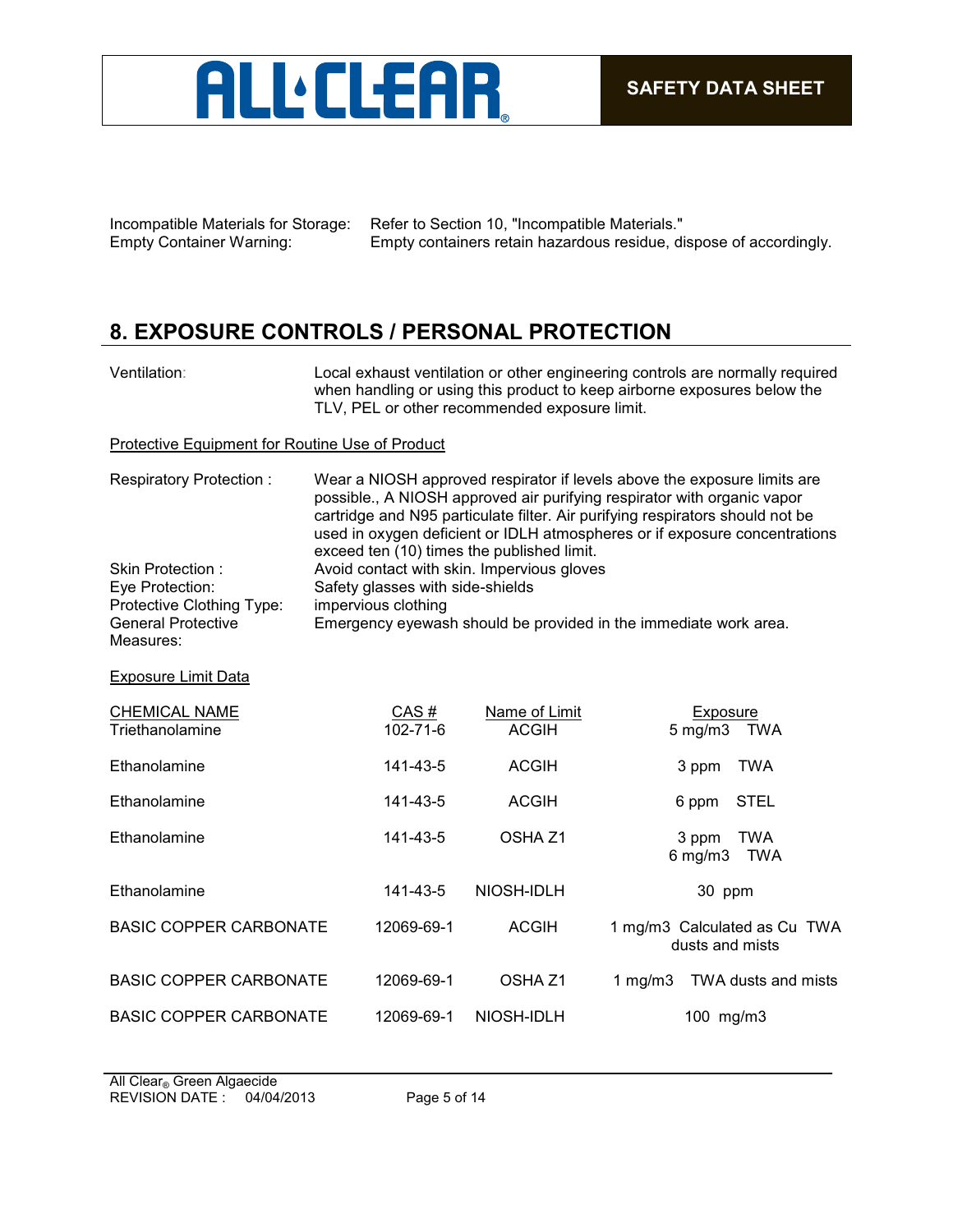## **ALL:CLEAR**

## **9. PHYSICAL AND CHEMICAL PROPERTIES**

| <b>Physical State:</b><br>Form<br>Color:<br>Odor:<br>Molecular Weight:<br>Specific Gravity:<br>pH :                                                       | liquid<br>No data.<br>No data.<br>No data.<br>None established<br>1.190 - 1.210<br>20 °C<br>$9.7 - 10.3$                                                                          |
|-----------------------------------------------------------------------------------------------------------------------------------------------------------|-----------------------------------------------------------------------------------------------------------------------------------------------------------------------------------|
| <b>Boiling Point:</b>                                                                                                                                     | 100 °C<br>212 °F                                                                                                                                                                  |
| Freezing Point:                                                                                                                                           |                                                                                                                                                                                   |
| Melting Point:                                                                                                                                            | not applicable                                                                                                                                                                    |
| Density:<br><b>Bulk Density:</b><br>Vapor Pressure:<br>Vapor Density:<br>Viscosity:<br>Solubility in Water:<br>Partition coefficient n-<br>octanol/water: | not applicable<br>not applicable<br>no data available<br>no data available<br>no data available<br>no data available no data available<br>soluble in cold water<br>not applicable |
| <b>Evaporation Rate:</b><br>Oxidizing:<br>Volatiles, % by vol.:<br><b>VOC Content</b><br><b>HAP Content</b>                                               | $<$ 1<br>None established<br>no data available<br>no data available<br>Not applicable                                                                                             |

## **10. STABILITY AND REACTIVITY**

Stability and Reactivity Summary: Stable under normal conditions.<br>Conditions to Avoid: Stable Reat. flames and sparks. Chemical Incompatibility: Acids, Nitrites<br>Hazardous Decomposition Products: Carbon oxides Decomposition Temperature: No data

Heat, flames and sparks. Carbon oxides, nitrogen oxides (NOx), Hydrogen chloride

## **11. TOXICOLOGICAL INFORMATION**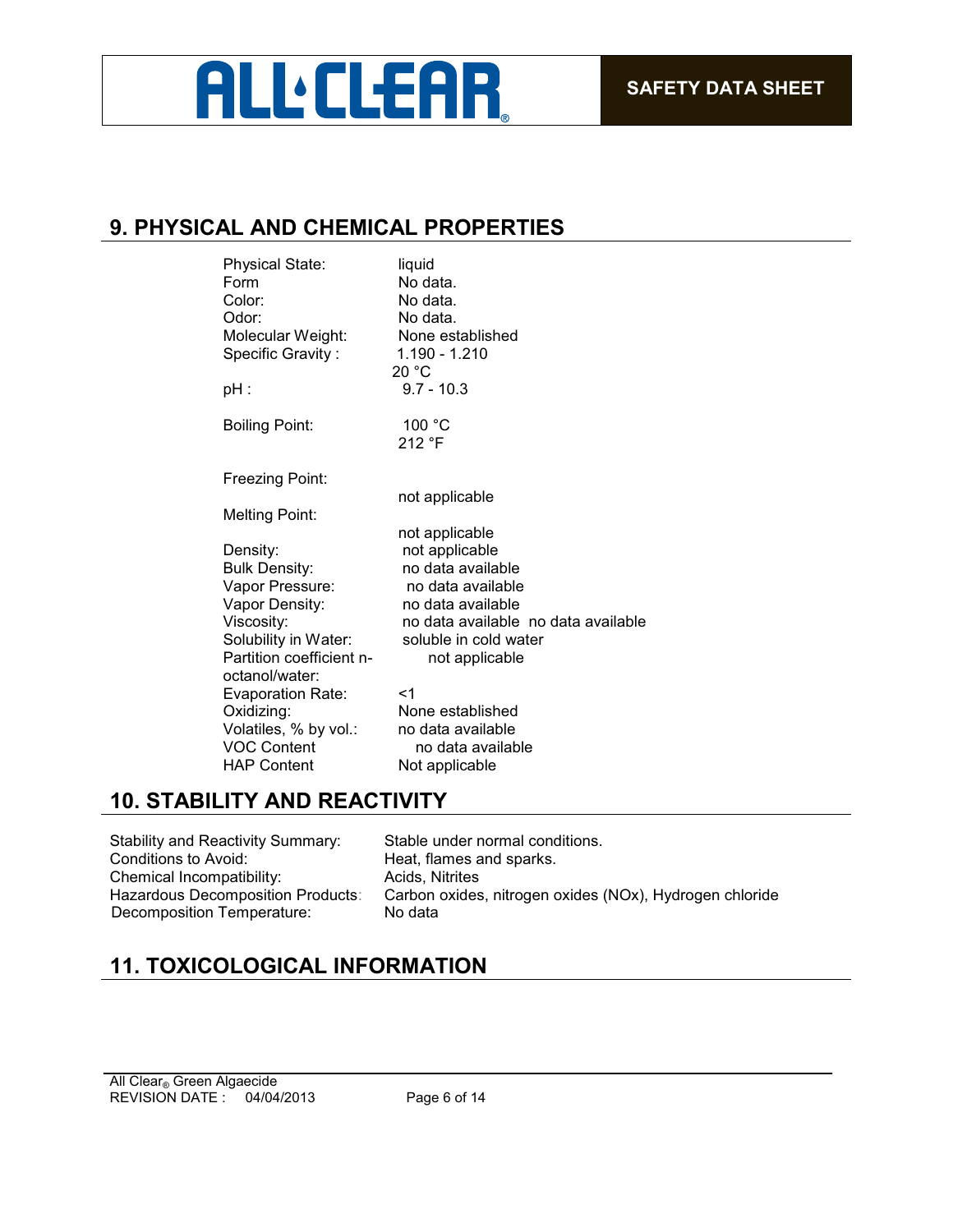# ALL'CLEAR

#### Component Animal Toxicology

| Oral LD50 value:    |                          |     |
|---------------------|--------------------------|-----|
| Triethanolamine     | $LD50 = 7,390$ mg/kg Rat |     |
| Ethanolamine        | $LD50 = 1,700$ mg/kg     | rat |
| <b>BASIC COPPER</b> | $LD50 = 1,350$ mg/kg rat |     |
| <b>CARBONATE</b>    |                          |     |
| Citric Acid         | $LD50 = 3,000$ mg/kg rat |     |

Component Animal Toxicology

| Dermal LD50 value:  |      |                                       |
|---------------------|------|---------------------------------------|
| Triethanolamine     |      | $LD50 > 2,000$ mg/kg Rabbit           |
| Ethanolamine        |      | LD50 Approximately 1,000 mg/kg rabbit |
| <b>BASIC COPPER</b> |      | no data available                     |
| <b>CARBONATE</b>    |      |                                       |
| Citric Acid         | LD50 | Believed to be $> 2,000$ mg/kg rabbit |

#### Component Animal Toxicology

| Inhalation LC50 value:           |                                                                                |
|----------------------------------|--------------------------------------------------------------------------------|
| Triethanolamine                  | A saturated vapor concentration for 8 hours (rats) did not produce any deaths. |
| Ethanolamine                     | $LC50$ 1 h $> 4.8$ MG/L<br>mouse                                               |
| Ethanolamine                     | LC50 4 h $>$ 970 ppm mouse                                                     |
| <b>BASIC COPPER</b><br>CARBONATE | no data available                                                              |
| Citric Acid                      | no data available                                                              |

| <b>Product Animal Toxicity</b><br>Oral LD50 value:<br>Dermal LD50 value:<br>Inhalation LC50<br>value: | Believed to be approximately 4,200 mg/kg<br>LD50<br>rat<br>Believed to be $> 2,000$ mg/kg<br>LD50<br>rabbit<br>no data available                                                              |  |  |  |  |  |
|-------------------------------------------------------------------------------------------------------|-----------------------------------------------------------------------------------------------------------------------------------------------------------------------------------------------|--|--|--|--|--|
| Skin Irritation:<br>Eye Irritation:                                                                   | Not expected to be irritating to the skin.<br>slight irritation                                                                                                                               |  |  |  |  |  |
| <b>Skin Sensitization:</b>                                                                            | This material is not known or reported to be a skin or respiratory sensitizer.                                                                                                                |  |  |  |  |  |
| <b>Acute Toxicity:</b>                                                                                | May cause mild eye irritation. Ingestion may cause mild gastrointestinal<br>discomfort. Inhalation of mist or vapor may cause irritation to the mucous<br>membranes of the respiratory tract. |  |  |  |  |  |
| Subchronic / Chronic<br>Toxicity:                                                                     | Not known or reported to cause subchronic or chronic toxicity.                                                                                                                                |  |  |  |  |  |
| Reproductive and<br>Developmental Toxicity:                                                           | Not known or reported to cause reproductive or developmental toxicity.                                                                                                                        |  |  |  |  |  |
| Triethanolamine                                                                                       | This product has been tested and was shown not to<br>produce any adverse effects on reproductive function or<br>fetal development when administered to laboratory                             |  |  |  |  |  |
| All Clear Green Algaecide                                                                             |                                                                                                                                                                                               |  |  |  |  |  |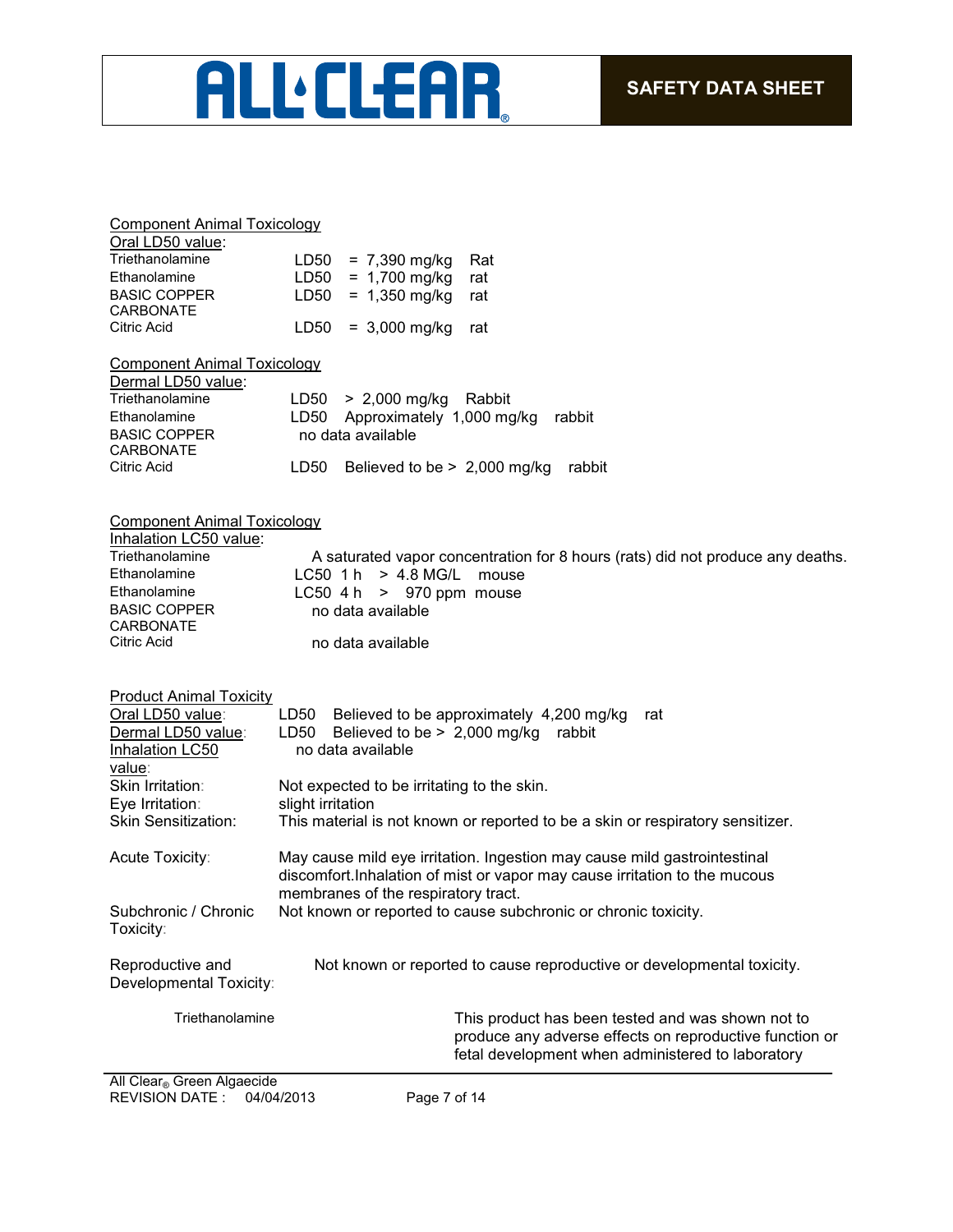

animals.

| Ethanolamine       | This chemical has been tested in laboratory animals<br>and no evidence of teratogenicity, embryotoxicity or<br>fetotoxicity was seen.                                                                                 |
|--------------------|-----------------------------------------------------------------------------------------------------------------------------------------------------------------------------------------------------------------------|
| <b>Citric Acid</b> | This chemical has been tested in laboratory animals<br>and there was no evidence of reproductive toxicity or<br>teratogenicity.                                                                                       |
| Mutagenicity:      | Not known or reported to be mutagenic.                                                                                                                                                                                |
| Triethanolamine    | This chemical has been shown to be non-mutagenic<br>based on a battery of assays.                                                                                                                                     |
| Ethanolamine       | This chemical has been tested in a battery of<br>mutagenicity/genotoxicity assays and the results were<br>negative.                                                                                                   |
| Citric Acid        | This product was determined to be non-mutagenic in<br>the Ames assay. It was also shown to be negative in<br>the Dominant lethal assay.                                                                               |
| Carcinogenicity:   | This product is not known or reported to be carcinogenic by any reference<br>source including IARC, OSHA, NTP or EPA.                                                                                                 |
| Triethanolamine    | The International Agency for Research on Cancer<br>(IARC) has classified this product or a component of<br>this product as a Group 3 substance, Unclassifiable as<br>to Its Carcinogenicity to Humans.                |
| Ethanolamine       | This product is not known or reported to be carcinogenic<br>by any reference source including IARC, OSHA, NTP or<br>EPA. Chemicals of similar structure have been shown<br>not to cause cancer in laboratory animals. |
| <b>Citric Acid</b> | The carcinogenicity has been evaluated through animal<br>study and it was found not to be carcinogenic.                                                                                                               |

## **12. ECOLOGICAL INFORMATION**

Overview: Toxic to fish and other aquatic organisms.

| Ecological Toxicity Values for: Triethanolamine |                                                                               |
|-------------------------------------------------|-------------------------------------------------------------------------------|
|                                                 | Fathead minnow (Pimephales - (measured, flow-through) 96 h LC50 = 11,800 mg/l |
| promelas),                                      |                                                                               |
| Daphnia magna,                                  | - (nominal, static). 24 h EC50= $1,850$ mg/l                                  |
| Common shrimp (Crangon                          | - (nominal, renewal). 48 h LC50> 100 mg/l                                     |
| crangon)                                        |                                                                               |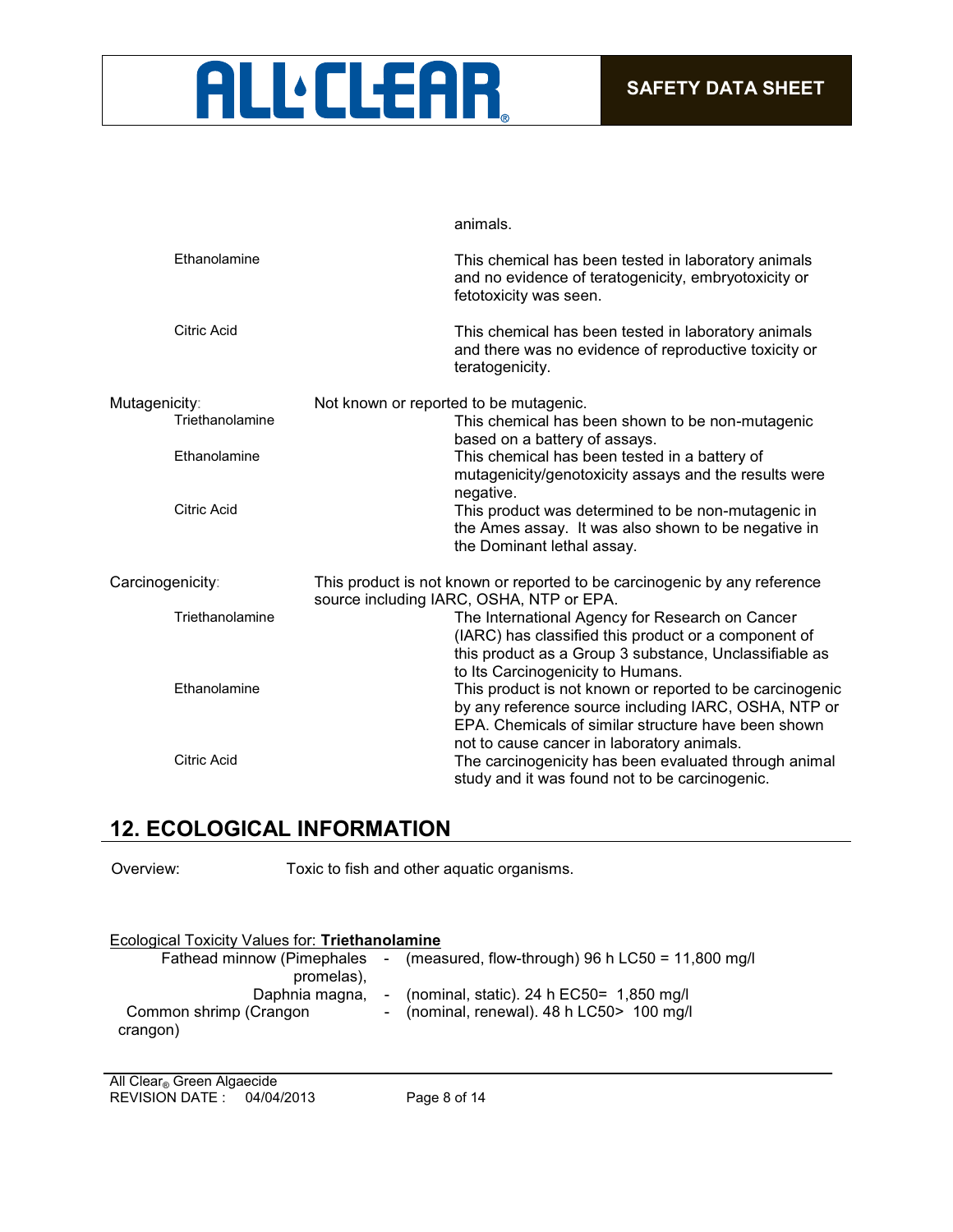

| Green algae (Scenedesmus | - (nominal, static). $48 h$ EC50 = 750 mg/l |
|--------------------------|---------------------------------------------|
| subspicatus)             |                                             |

#### Ecological Toxicity Values for: **Ethanolamine**

| Rainbow trout (Oncorhynchus | - (nominal, static). $96 h$ LC50 = 150 mg/l       |
|-----------------------------|---------------------------------------------------|
| mykiss)                     |                                                   |
| Mosquito fish               | (nominal, static). 96 h LC50 = $337.5$ mg/l       |
| Bluegill                    | (nominal, static). 96 h LC50 = 329.16 mg/l        |
| Fathead minnow (Pimephales  | (measured, flow-through) 96 h LC50 = $2,070$ mg/l |
| promelas),                  |                                                   |
| Goldfish                    | (measured, static) 96 h LC50 = 170 mg/l           |
| Daphnia magna (Water flea)  | (nominal, static). 24 h $LCS0 = 140$ mg/l         |
| Crangon crangon (shrimp)    | (nominal, renewal). 48 h LC50> 100 mg/l           |
| Brine shrimp                | 48 h LC50= 7,100 mg/l                             |
| Daphnia magna (Water flea)  | 48 h EC50 = 65 mg/l                               |
|                             |                                                   |
|                             |                                                   |

#### Ecological Toxicity Values for: **Citric Acid**

| Lepomis macrochirus (Bluegill<br>sunfish) | - (static). 96 h LC50 = 1,516 mg/l |
|-------------------------------------------|------------------------------------|
| Daphnia magna (Water flea) -              | 72 h EC50Approximately 120 mg/l    |

## **13. DISPOSAL CONSIDERATIONS**

**CARE MUST BE TAKEN TO PREVENT ENVIRONMENTAL CONTAMINATION FROM THE USE OF THE MATERIAL. THE USER OF THE MATERIAL HAS THE RESPONSIBILITY TO DISPOSE OF UNUSED MATERIAL, RESIDUES AND CONTAINERS IN COMPLIANCE WITH ALL RELEVANT LOCAL, STATE AND FEDERAL LAWS AND REGULATIONS REGARDING TREATMENT, STORAGE AND DISPOSAL FOR HAZARDOUS AND NONHAZARDOUS WASTES.** 

| Waste Disposal Summary:        | If this product becomes a waste, it DOES NOT meet the criteria of a<br>hazardous waste as defined under 40 CFR 261, in that it does not<br>exhibit the characteristics of hazardous waste of Subpart C, nor is it<br>listed as a hazardous waste under Subpart D.As a nonhazardous<br>liquid waste, it should be disposed of in accordance with local, state<br>and federal regulations. |
|--------------------------------|------------------------------------------------------------------------------------------------------------------------------------------------------------------------------------------------------------------------------------------------------------------------------------------------------------------------------------------------------------------------------------------|
| Potential US EPA Waste Codes : | not applicable                                                                                                                                                                                                                                                                                                                                                                           |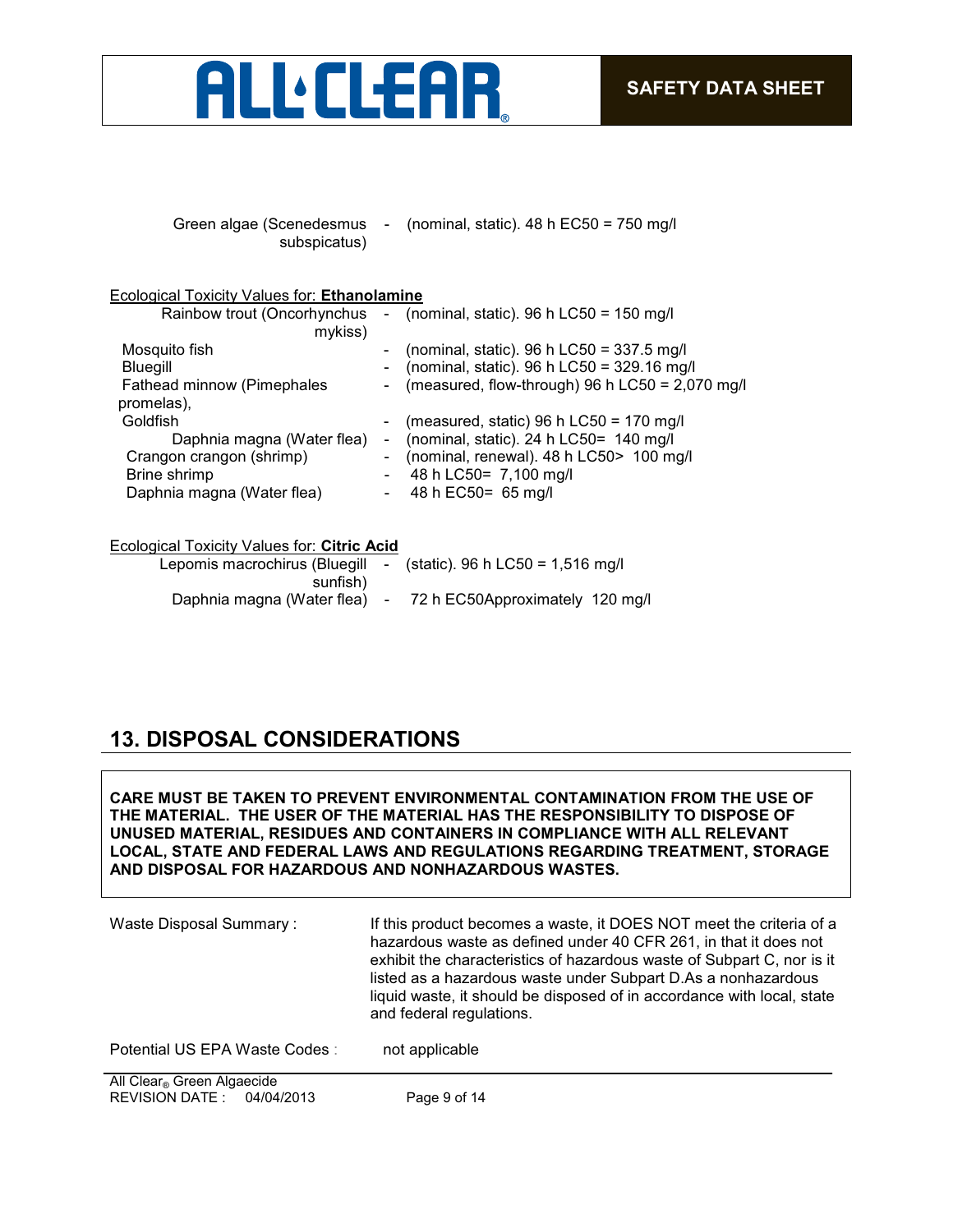

## **14. TRANSPORT INFORMATION**

Land (US DOT): Not Regulated NOT REGULATED AS A DOT HAZARDOUS MATERIAL Water (IMDG): Not Regulated NOT REGULATED AS A HAZARDOUS MATERIAL, Not Regulated NOT REGULATED AS A HAZARDOUS MATERIAL, Marine Pollutant: No

Air (IATA): Not Regulated NOT REGULATED AS A HAZARDOUS MATERIAL, Emergency Response Guide Number: Not applicable

### **15. REGULATORY INFORMATION**

#### **UNITED STATES:**

| Toxic Substances Control Act (TSCA):                  | This is an EPA registered pesticide.                                                                                                                     |
|-------------------------------------------------------|----------------------------------------------------------------------------------------------------------------------------------------------------------|
| <b>EPA Pesticide Registration Number:</b>             | None established                                                                                                                                         |
| FIFRA Listing of Pesticide Chemicals<br>(40 CFR 180): | This product is regulated under the Federal Insecticide,<br>Fungicide and Rodenticide Act. It must be used for purposes<br>consistent with its labeling. |

#### **Superfund Amendments and Reauthorization Act (SARA) Title III:**

Hazard Categories Sections 311 / 312 (40 CFR 370.2):

| Health   | Immediate (Acute) Health Hazard |
|----------|---------------------------------|
| Physical | None                            |

#### **Emergency Planning & Community Right to Know (40 CFR 355, App. A):**

|                                                                                                                      | <b>Extremely Hazardous Substance Section 302 - Threshold Planning Quantity:</b><br>ZUS SAR302 TPQ (threshold planning<br>quantity) | None established |
|----------------------------------------------------------------------------------------------------------------------|------------------------------------------------------------------------------------------------------------------------------------|------------------|
| Reportable Quantity (49 CFR 172.101, Appendix):<br>ZUS CERCLA Reportable quantity<br>Diethanolamine<br>Value: 100lbs |                                                                                                                                    |                  |
|                                                                                                                      | ZUS SAR302 Reportable quantity                                                                                                     | None established |

#### **Supplier Notification Requirements (40 CFR 372.45), 313 Reportable Components**

| ZUS SAR313 | De minimis concentration | Diethanolamine           |
|------------|--------------------------|--------------------------|
|            |                          | Value: $< 1\%$ by weight |

#### **Clean Air Act Toxic ARP Section 112r:**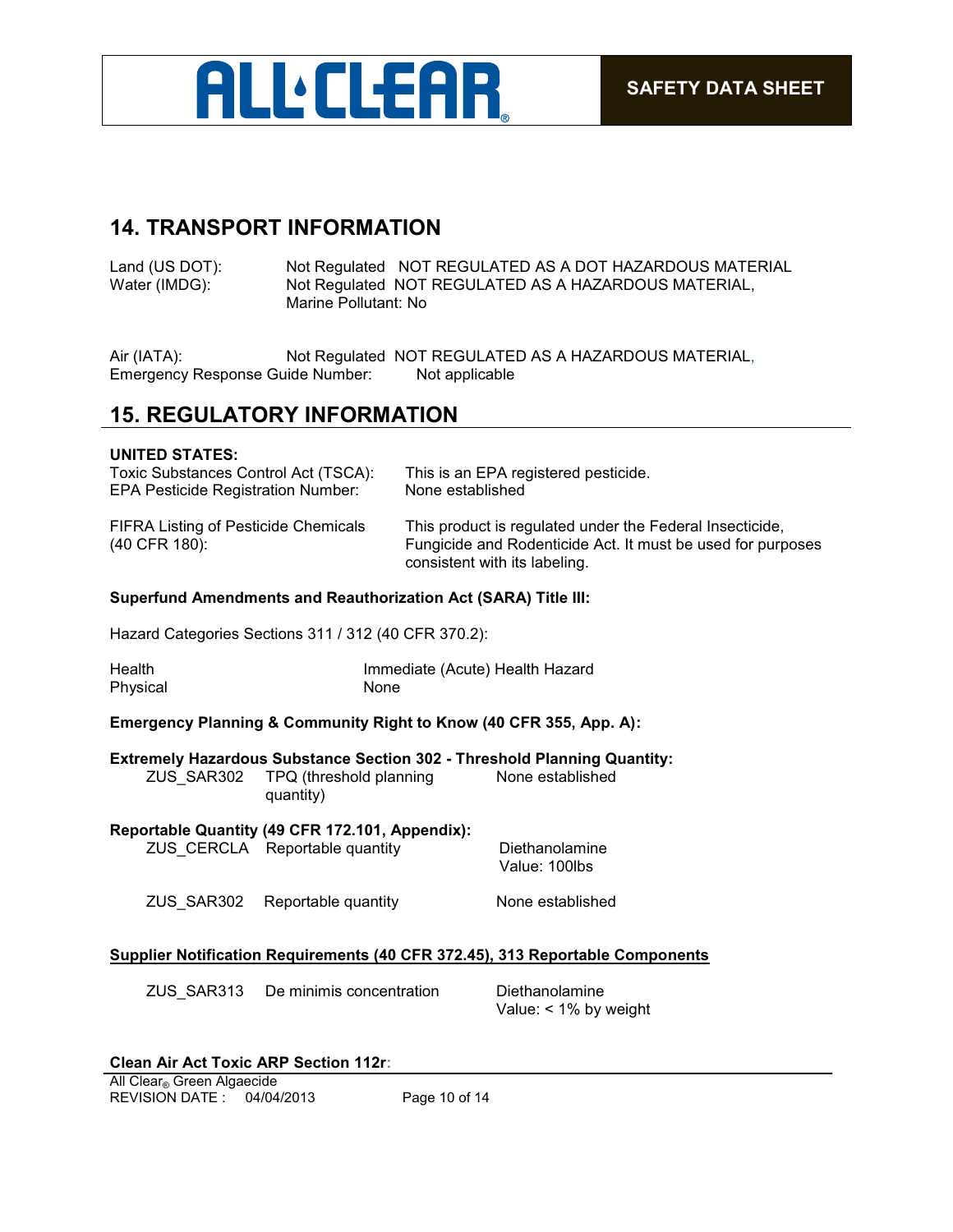# **ALL:CLEAR**

CAA 112R None established

**Clean Air Act Socmi:** HON SOC

US. EPA Hazardous Organic NESHAP (HON) Synthetic Organic Chemicals (40 CFR 63.100-.106, Table 1) 07 1999

Group I

DIETHANOLAMINE (2,2'-IMINODIETHANOL)

US. EPA Hazardous Organic NESHAP (HON) Synthetic Organic Chemicals (40 CFR 63.100-.106, Table 1) 07 1999 Group I ETHANOLAMINE

US. EPA Hazardous Organic NESHAP (HON) Synthetic Organic Chemicals (40 CFR 63.100-.106, Table 1) 07 1999 Group I TRIETHANOLAMINE

**Clean Air Act VOC Section 111:** CAA 111

US. EPA Clean Air Act (CAA) Section 111 SOCMI Intermediate or Final Volatile Organic Compounds (40 CFR 60.489) 01 1996 ETHANOLAMINE

**Clean Air Act Haz. Air Pollutants Section 112:** ZUS CAAHAP None established

ZUS\_CAAHRP None established

CAA AP

US. EPA Hazardous Organic NESHAP (HON) Hazardous Air Pollutants (40 CFR 63.100-.106, Table 2) 04 1999 DIETHANOLAMINE (2,2'-IMINODIETHANOL)

#### **State Right-to-Know Regulations Status of Ingredients**

**Pennsylvania:**

| CAS                                     | .<br><b>NAMF</b><br>١M.<br>- 171 |
|-----------------------------------------|----------------------------------|
| -<br>14 <sup>′</sup><br>$\sqrt{2}$<br>. |                                  |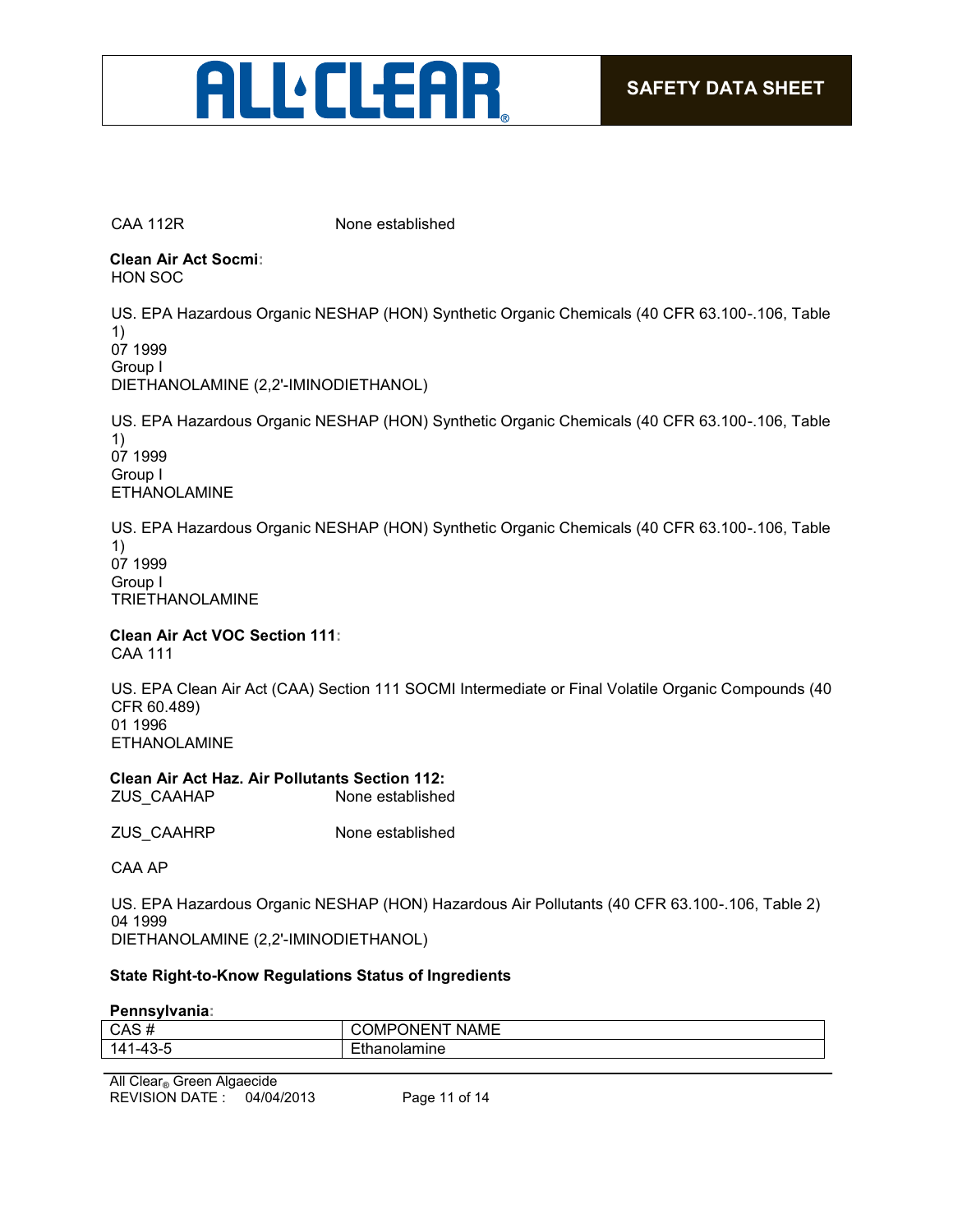

| $\overline{ }$<br>È   | riet<br>unanoiamine |
|-----------------------|---------------------|
| ---<br>$-$<br>∼<br>-- |                     |

Pennsylvania: Hazardous substance list 1989-08-11 ETHANOL, 2-AMINO-

Pennsylvania: Hazardous substance list 1989-08-11 ETHANOL, 2,2',2''-NITRILOTRIS-

**New Jersey:**

| CAS#         | <b>COMPONENT</b><br><b>NAME</b> |
|--------------|---------------------------------|
| 141-43-5     | Ethanolamine                    |
| 102-71-6     | Triethanolamine                 |
| _. . _ _ _ _ |                                 |

ZUSNJ\_RTK

New Jersey Right to Know Hazardous Substance List (RTK-HSL) 2007-03-01 ETHANOLAMINE MONOETHANOLAMINE ETHANOL, 2-AMINO-Special Health Hazard - Corrosive

New Jersey Right to Know Hazardous Substance List (RTK-HSL) 2007-03-01 TRIETHANOLAMINE ETHANOL, 2,2',2"-NITRILOTRIS-

#### **Massachusetts:**

| 102-71-6 | Triethanolamine       |
|----------|-----------------------|
| 141-43-5 | Ethanolamine          |
| CAS#     | <b>COMPONENT NAME</b> |
|          |                       |

ZUSMA\_RTK

Massachusetts Right to Know List of Chemicals and Hazard Classifications 1993-04-24 ETHANOLAMINE 2-AMINOETHANOL

Massachusetts Right to Know List of Chemicals and Hazard Classifications 1993-04-24 TRIETHANOLAMINE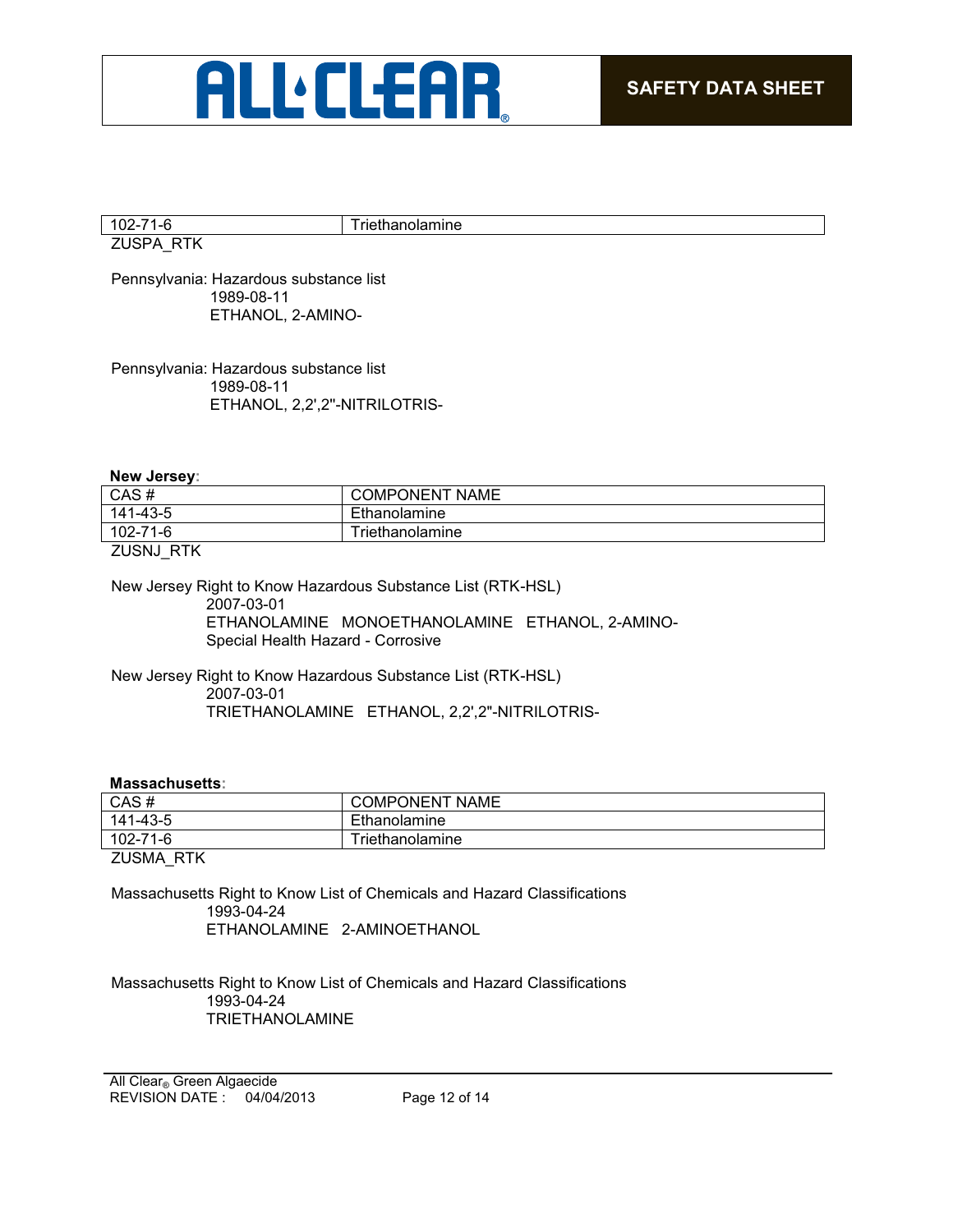

#### **California Proposition 65:**

CAS # COMPONENT NAME

ZUSCA\_P65 None established

#### **WHMIS Hazard Classification:**

Ingredient Disclosure List (WHMIS) 2007-08-24 Threshold limits: 1 Weight percent 80 Citric acid

Ingredient Disclosure List (WHMIS) 2007-08-24 Threshold limits: 1 Weight percent 1170 Monoethanolamine

Ingredient Disclosure List (WHMIS) 2007-08-24 Threshold limits: 1 Weight percent 1663 **Triethanolamine** 

Ingredient Disclosure List (WHMIS) 2007-08-24 Threshold limits: 1 Weight percent 985 Copper(II) carbonate hydroxide

## **16. OTHER INFORMATION**

SECTIONS REVISED: 2, 4, 8, 11 Major References : Available upon request. SDS REVISION STATUS: